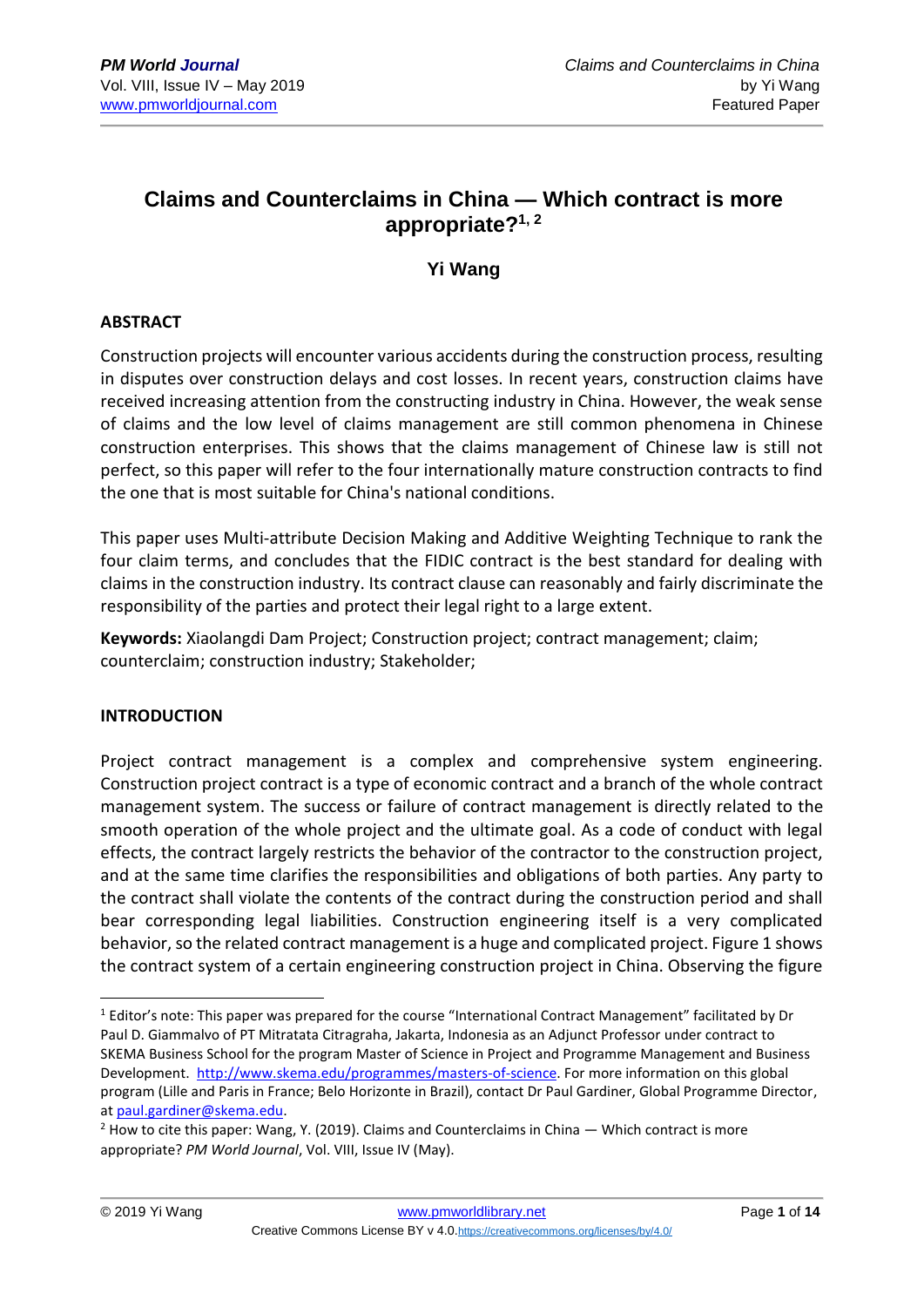we can find that in the process of contract management if no effective measures are taken, it will inevitably lead to many problems and contradictions.



Figure 1. The contract system of engineering construction project in China<sup>3</sup>

In today's increasingly fierce competition in the international construction market, China's construction industry has clearly exposed more and more drawbacks. "Throughout the "Ertan Hydropower Project", "Wanjiazhai Dam Project", "Hong Kong International Airport Project", so much of disputes shows the low level of engineering claims in China, seriously lagging behind the international developed countries is the most prominent problem." <sup>4</sup> Because of the lack in laws and regulations related to counterclaim in China, the process of claim and counterclaim cannot be guaranteed to proceed smoothly and effectively, which leads to the development of claim and counterclaim cannot proceed smoothly and rapidly.

"The deep lesson of "Xiaolangdi Project": "Xiaolangdi Dam Project" was started in 1994 and completed in 2001. 'The project obtained international loans of US\$1.109 billion for project investment, including US\$89 million in hard loans from the World Bank. During the whole process of "Xiaolangdi Project" of the Yellow River, thousands of claims letters have been sent, and the problem of claim has become the focus of widening the gap between China and foreign construction industry." <sup>5</sup>Observed in the course of international project contracting, FIDIC contract conditions generally applicable. For the owner, it is unrealistic to expect the final cost

<sup>&</sup>lt;sup>3</sup> By author.

<sup>4</sup> Angelo Kakolyris (13 Oct. 2009) A New Asian Dispute Resolution Tool? Retrieved

from [https://www.squirepattonboggs.com/en/news/2009/10/a-new-asian-dispute-resolution-tool-english-vers\\_\\_](https://www.squirepattonboggs.com/en/news/2009/10/a-new-asian-dispute-resolution-tool-english-vers__) <sup>5</sup> Angelo Kakolyris (13 Oct. 2009) A New Asian Dispute Resolution Tool? Retrieved

from [https://www.squirepattonboggs.com/en/news/2009/10/a-new-asian-dispute-resolution-tool-english-vers\\_\\_](https://www.squirepattonboggs.com/en/news/2009/10/a-new-asian-dispute-resolution-tool-english-vers__)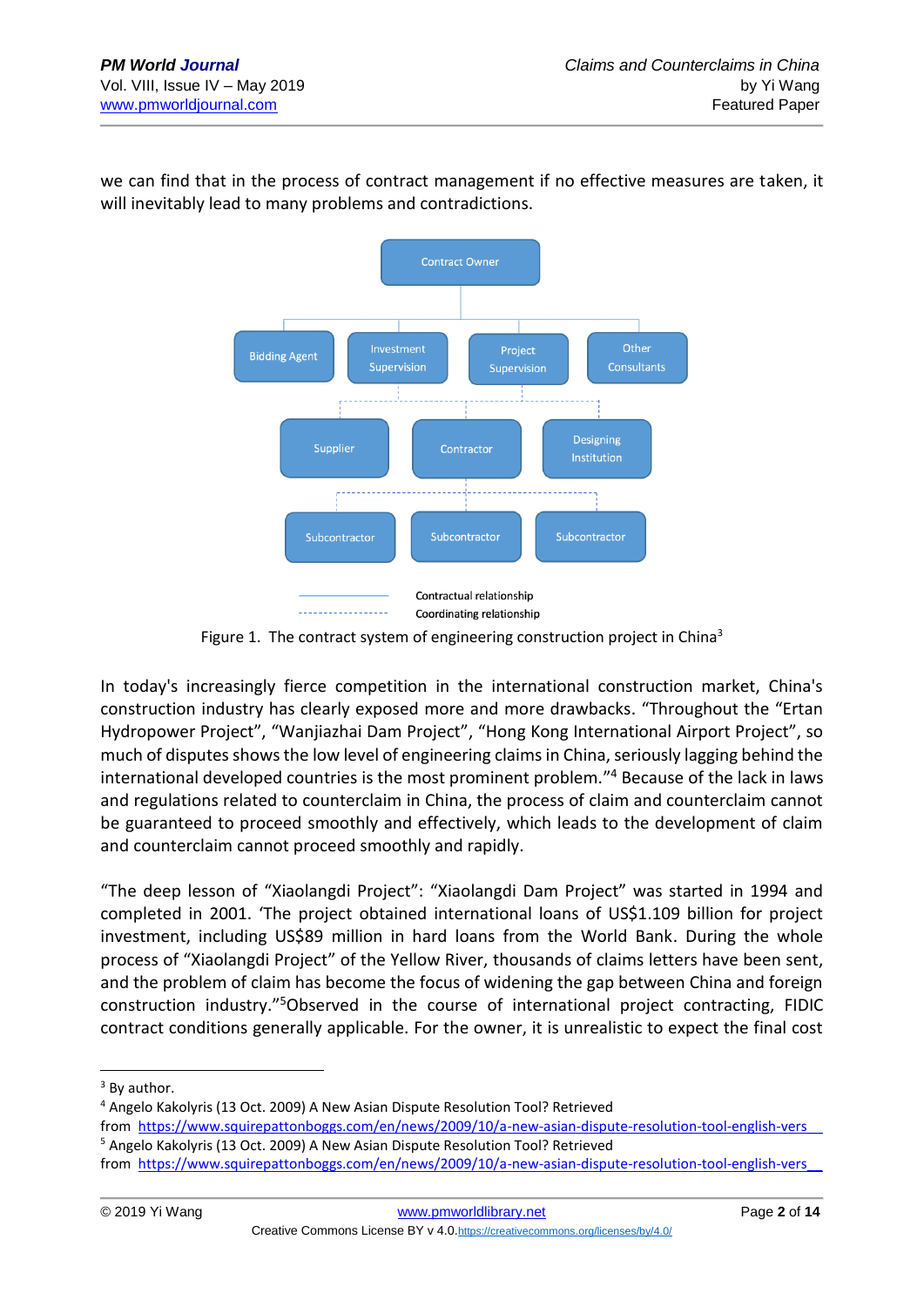of the project to become the winning bid due to changes in the environment. Low bids and counterclaims are international practices of the owner in the project cost settlement process.

Nowadays, there are widespread claims for claims and counter-claims in China's construction contract. Claims and counter-claims in contracts are normal business contacts between owners and contractors. The healthy development of such business contacts is very beneficial to the rapid development of the construction industry and lays an important foundation for the cultivation and development of the construction market. However, there are many disputes and divergences between some contractors and builders due to the different understanding of claims and counterclaims. Therefore, at present, it is essential to attach great importance to the study of claims and counter-claims, so as to safeguard the legitimate interests of various stakeholders, lay the foundation for improving the sustainable development of the construction industry.



#### **METHODOLOGY**

#### **STEP 1: Problem Definition**

The aim of this research is thus to identify which type of claims clause in contract fit best for the construction industry.

To fulfill this aim, this research is going to answer the following questions:

- How and to what extent Claims clause matters in a construction contract?
- What are the current challenges project managers are facing with claim clause in contract?

<sup>6</sup> By author. Reference to GUILD OF PROJECT CONTROLS COMPENDIUM and REFERENCE (CaR) | Project Controls planning, scheduling, cost management and forensic analysis (Planning Planet). (n.d.). Retrieved from <http://www.planningplanet.com/guild/gpccar/introduction-to-managing-forensic-analysis>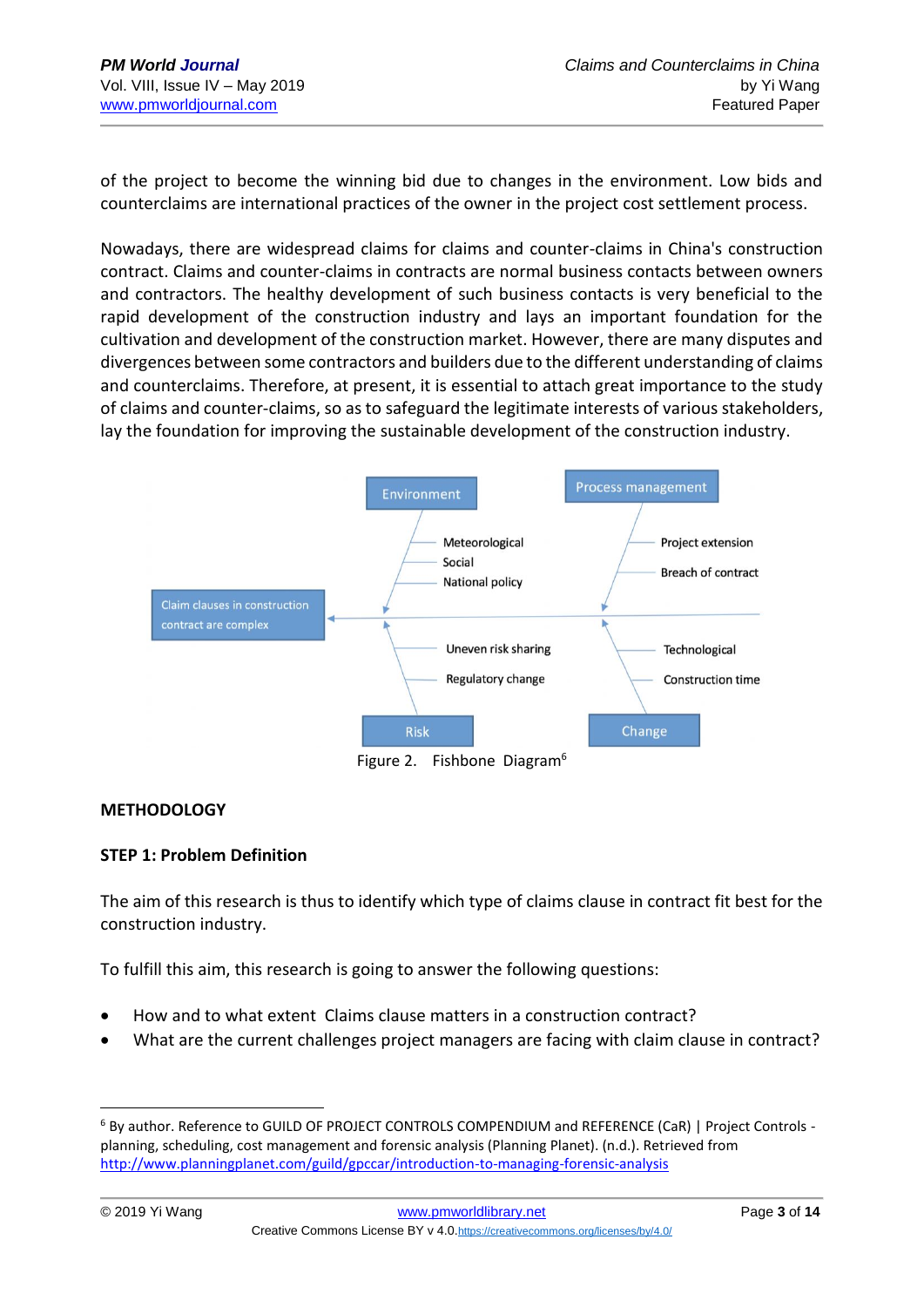• What are the characteristics and drawback of the claims clause of the four construction contracts (FIDIC, AIA, EJCDC, and Consensus Docs)?

## **STEP 2: Feasible Alternatives**

In order to find which of these four kinds of construction contract is most prefer for China's construction claim problem, the using of Claims Notice Requirements clause in AIA, EJCDC, and Consensus Docs need to be compared. The comparison is to determine whether: The **AIA** Claims Notice Requirements clause fits best for the construction industry?

By the AIA clause 15.1.2 Notice of Claims. "Claims by either the Owner or Contractor must be initiated by written notice to the other party and to the Initial Decision Maker with a copy sent to the Architect, if the Architect is not serving as the Initial Decision Maker. Claims by either party must be initiated within 21 days after the occurrence of the event giving rise to such Claim or within 21 days after the claimant first recognizes the condition giving rise to the Claim, whichever is later. "<sup>7</sup>

The **FIDIC** Claims Notice Requirement clause fits best for the construction industry? By the FIDIC CLAUSE 35, The Contractor's claim shall notify the architect of its claim intent within 28 days of the first occurrence of the event that caused the claim. If the contractor fails to comply with the regulations, the relevant payment that it is entitled to will only be verified by the architect. Moreover, Article 53.3 stipulates that when the incident in which the claim is filed has a continuous impact, the claim report submitted by the contractor shall be considered as a provisional detailed report, and the contractor shall issue a final detailed notice within 28 days after the impact of the claim event ends. In the newly published FIDIC book, it has more developed and detailed Sub-Clause improvement. The FIDIC contract is dealing with Contractor's claims and Employer's claims.

The **Consensus Doc** Claims Notice Requirement clause fits best for the construction industry? By the Consensus Doc contract clause 6.4 NOTICE OF DELAY CLAIMS. If the Contractor wants to apply for an acceptable extension of the contract time or a fair adjustment of the contract price due to the delays described in 6.3 Sub-clauses, the contractor should delivery written notice to the owner in accordance with Article 8.4. If the contractor delays the completion of the work, the owner has the right to recover the additional cost under clause 6.6. The owner should handle all kinds of such claims against the Contractor by the clause 8. Moreover by Article 8.4 CLAIMS FOR ADDITIONAL COST OR TIME, apart from sub-clause 6.3 and 6.4 issued, in any other situations, the Contractor shall give written notice to the Owner within 14 days after the Contractor first confirms the conditions for the claim, whichever is later. In addition to emergencies, notifications should be communicated before work. After that, the Contractor only has 21 days to submit the documentation of its claim, including valid supporting documentation, otherwise, the parties reach a consensus for more extended period to deal with the dispute. The owner has 14 days to respond whether or not approve the claim from the contractor.

<sup>7</sup> *A MATRIX OF SELECTED CLAUSES IN THREE STANDARD FORM CONTRACTS. (n.d.). Retrieved from*  [http://fidic.org/sites/default/files/18%20int\\_construction\\_law\\_feb04.pdf](http://fidic.org/sites/default/files/18%20int_construction_law_feb04.pdf)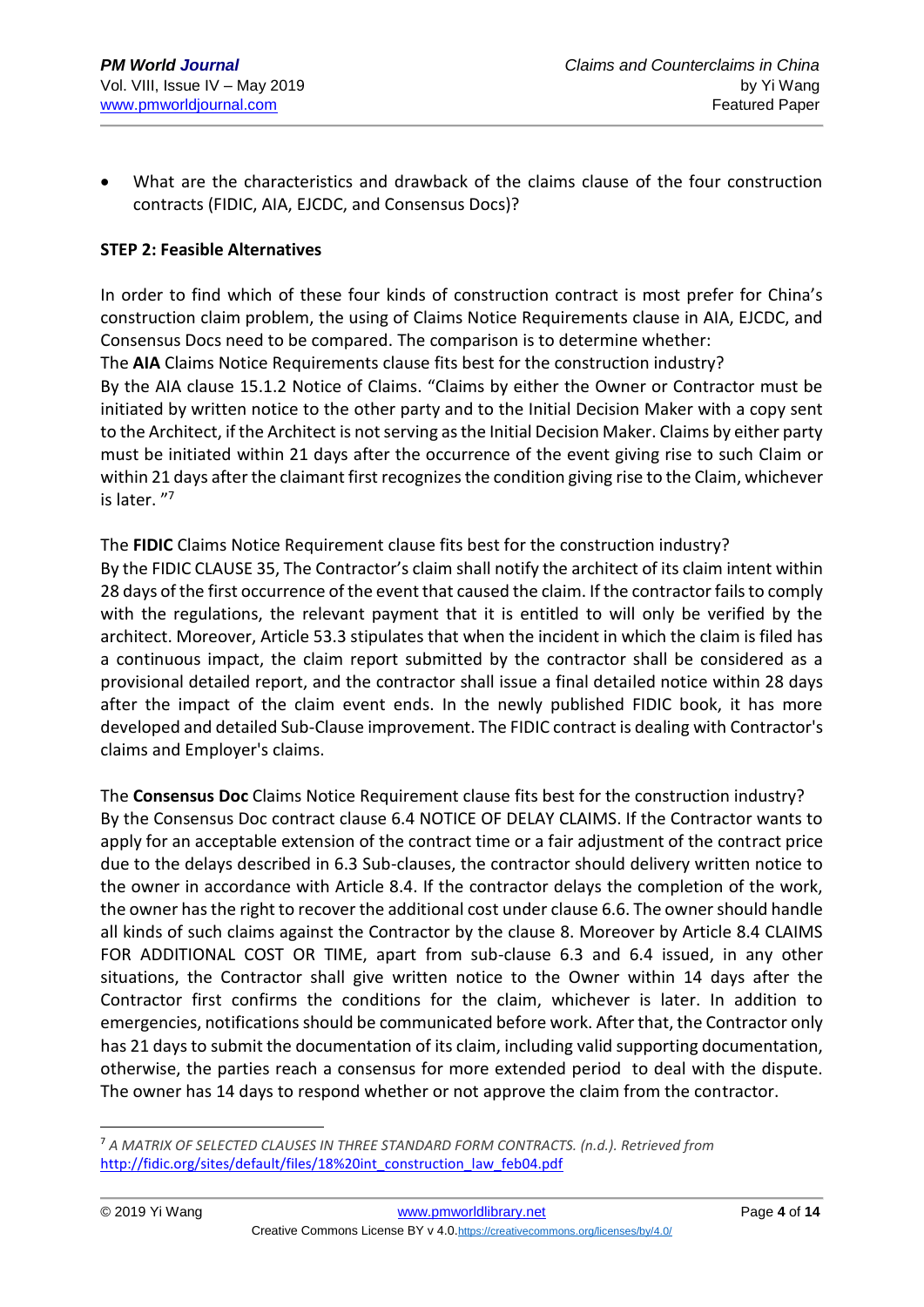The **EJCDC** Claims Notice Requirement clause fits best for the construction industry? The written notice indicates that the claimant should hand it over to the architect and the other party as soon as possible within 30 days of the claim event. The party making the claim is obliged to prove the claim. Moreover, the statement regarding the amount and scope of the claim should be sent to the engineer and the other party of the contract together with the supporting data for the statement no more than sixty days of the occurrence of the claim event. If the applicant needs more time to submit more accurate data to support the claim, it needs to obtain the permission of the engineer.

# **STEP 3: Development of the Outcomes**

First alternative: **The FIDIC contract**. It is an international standard construction contract, the claim is clearly defined and categorized. The claim of the owner and the contractor is equally treated, and the filing of the claim report is time-limited. The FIDIC contract provides flexibility in the claims processing process, giving the engineer/owner representative greater discretion to process claims. It also specifies the content that should be included in the claim report.



Figure 3. The 28 days claim processes<sup>8</sup>

Second alternative: **The AIA contract.** The AIA contract details the time, method, treatment and adjustment method for the claim in the event of a different claim. It provides guidance on the content, scope, formalities, and treatment of claims, making the contract's dual masters documentable and well-documented while improving the predictability of claims. However, the AIA series of contract conditions are mainly used for private housing construction projects, so the scope of application cannot meet the needs. According to the normal processing flow, the problem can be substantially progressed within 21 days.

<u>.</u>

<sup>8</sup>Administering Extension of Time under National and International Standard Forms of Contracts: A Contractor's Perspective. (2016, January 7). Retrieved from [https://ascelibrary.org/doi/abs/10.1061/\(ASCE\)LA.1943-](https://ascelibrary.org/doi/abs/10.1061/(ASCE)LA.1943-4170.0000182) [4170.0000182](https://ascelibrary.org/doi/abs/10.1061/(ASCE)LA.1943-4170.0000182)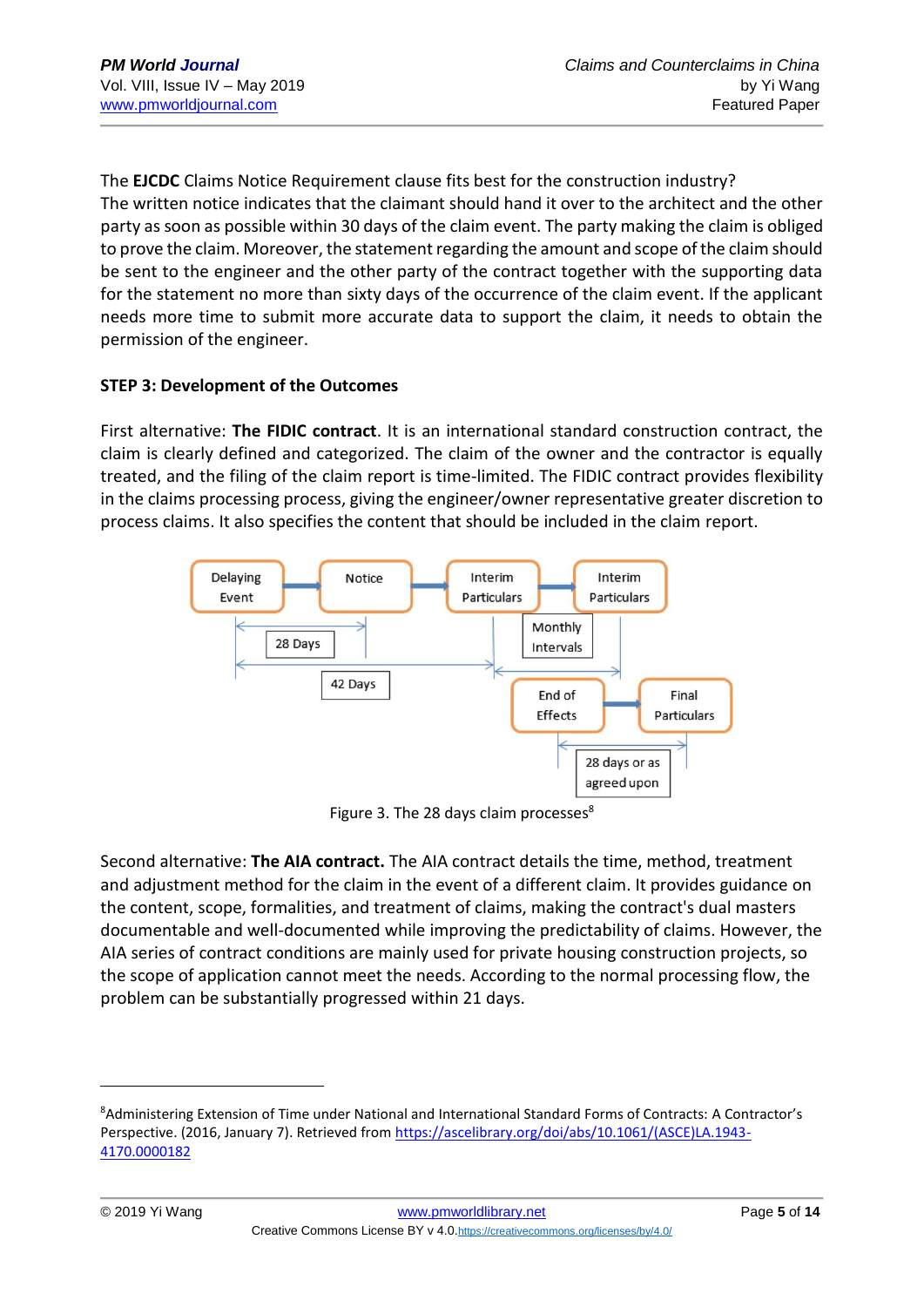Third alternative: **The EJCDC contract.** It contains the requirements and standards of the claim requirement. The claim cycle is very quick but can be adjusted by consulting with the engineer. According to the normal processing flow, the claim problem can be solved within 30 days.

The fourth alternative: **The Consensus Doc contract.** In the Consensus DOCS contract, the contracting parties are obliged to establish a positive relationship. In the event of a crisis, the contract already contains pre-determined steps to resolve the claim. If the process cannot be followed, the contractor will meet to discuss the project. If the problem still cannot be resolved, the parties can use the project neutrality or dispute review board to publish the results of the non-binding investigation to help resolve the potential claims. The next step is to use the current American Arbitration Association's (AAA) Construction Industry Mediation Rules.

### **STEP 4: Selection of the Criteria**

There is a particularly significant trend in the field of construction disputes, that is, the dispute arising from international contracts is submitted to arbitration. "The success of international arbitration can be explained by several major advantages it offers in comparison with litigation, especially litigation in foreign courts. However, certain disadvantages also need to be taken into account by parties in deciding whether to enter into an arbitration agreement. Both the main benefits and the principal drawbacks of international arbitration are outlined below:

- 1. Speed
- 2. Cost
- 3. Confidentiality
- 4. Flexibility of Process
- 5. Limited Discovery
- 6. Absence of Appeal
- 7. Enforceability
- 8. Potential Need for Court Intervention
- 9. Arbitrators' Inability to Consolidate Actions or Join Third Parties
- 10. Party autonomy: Parties can select the place, the language and the procedure or any other environmental conditions as they wish to allow and so on. " <sup>9</sup>

The Proskauer guide gives 10 criteria about the main benefit and drawbacks, compare with China's national conditions here we will choose some suitable criteria as we list below:

- 1. Speed: Reasonable claims processing efficiency.
- 2. Cost: A clear classification management of claim parties and claim range.
- 3. Confidentiality

<sup>9</sup> Perceived Advantages and Disadvantages of International Arbitration - Proskauer on International Litigation and Arbitration. (n.d.). Retrieved from<https://www.proskauerguide.com/arbitration/19>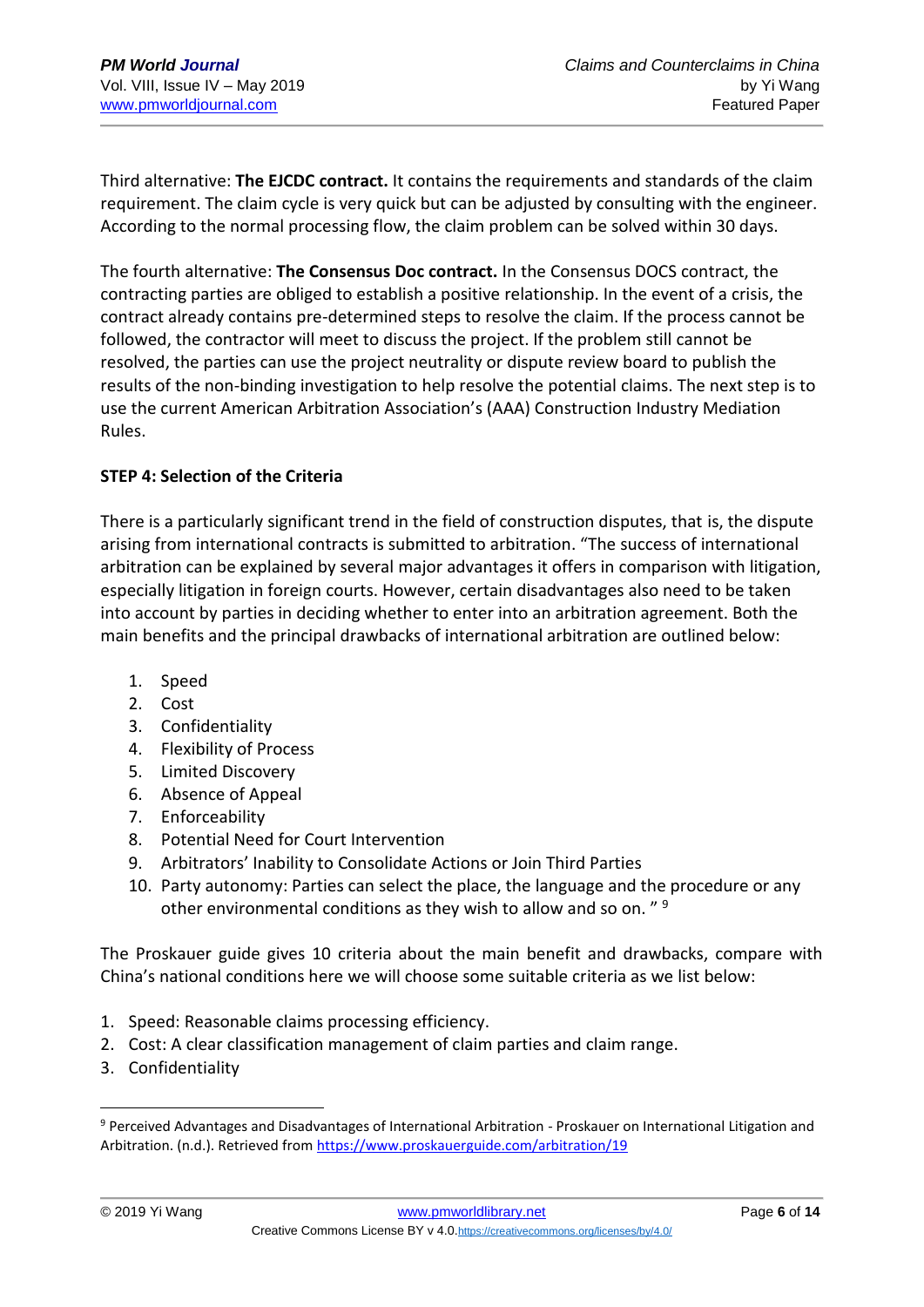- 4. Flexibility of Process: The flexibility of the collection responsibility and range.
- 5. Absence of Appeal: Risk management in the early stage of the claim.
- 6. Enforceability
- 7. Potential Need for Court Intervention

In addition, we add two extra criteria to make the result more relevant to the topic:

- 8. Reliability: To assess which contract perform better and more effectively for China's national conditions.
- 9. Tractability: to check which contract is perceived by project managers as the most effective

| <b>Attributes</b>         | <b>EJCDC</b>     | <b>Consensus Doc</b> | <b>AIA</b>       | <b>FIDIC</b>     |  |  |
|---------------------------|------------------|----------------------|------------------|------------------|--|--|
| Cost                      | <b>FAIR</b>      | <b>GOOD</b>          | GOOD             | <b>EXCELLENT</b> |  |  |
| <b>Absence of Appeal</b>  | <b>FAIR</b>      | <b>GOOD</b>          | <b>FAIR</b>      | <b>GOOD</b>      |  |  |
| <b>Flexibility of</b>     | <b>POOR</b>      | <b>POOR</b>          | <b>FAIR</b>      | <b>GOOD</b>      |  |  |
| <b>Process</b>            |                  |                      |                  |                  |  |  |
| <b>Speed</b>              | <b>EXCELLENT</b> | <b>POOR</b>          | <b>GOOD</b>      | <b>EXCELLENT</b> |  |  |
| <b>Reliability</b>        | <b>FAIR</b>      | <b>POOR</b>          | <b>FAIR</b>      | <b>EXCELLENT</b> |  |  |
| <b>Tractability</b>       | <b>POOR</b>      | <b>POOR</b>          | <b>FAIR</b>      | <b>GOOD</b>      |  |  |
| Confidentiality           | <b>FAIR</b>      | <b>FAIR</b>          | <b>FAIR</b>      | <b>FAIR</b>      |  |  |
| Enforceability            | <b>GOOD</b>      | <b>FAIR</b>          | <b>EXCELLENT</b> | <b>EXCELLENT</b> |  |  |
| <b>Potential Need for</b> | <b>FAIR</b>      | GOOD                 | <b>FAIR</b>      | GOOD             |  |  |
| <b>Court Intervention</b> |                  |                      |                  |                  |  |  |

Figure 4. Multi-Attribute Decision-making models analysis of the four alternative<sup>10</sup>

Relative ranking of construction contract based on attributes: FIDIC > AIA > EJCDC > Consensus Doc. To distinguish the importance of these attributes, we evaluate them and give them a rating to understand which is the most important criterion for the alternative.

<sup>&</sup>lt;sup>10</sup> By author.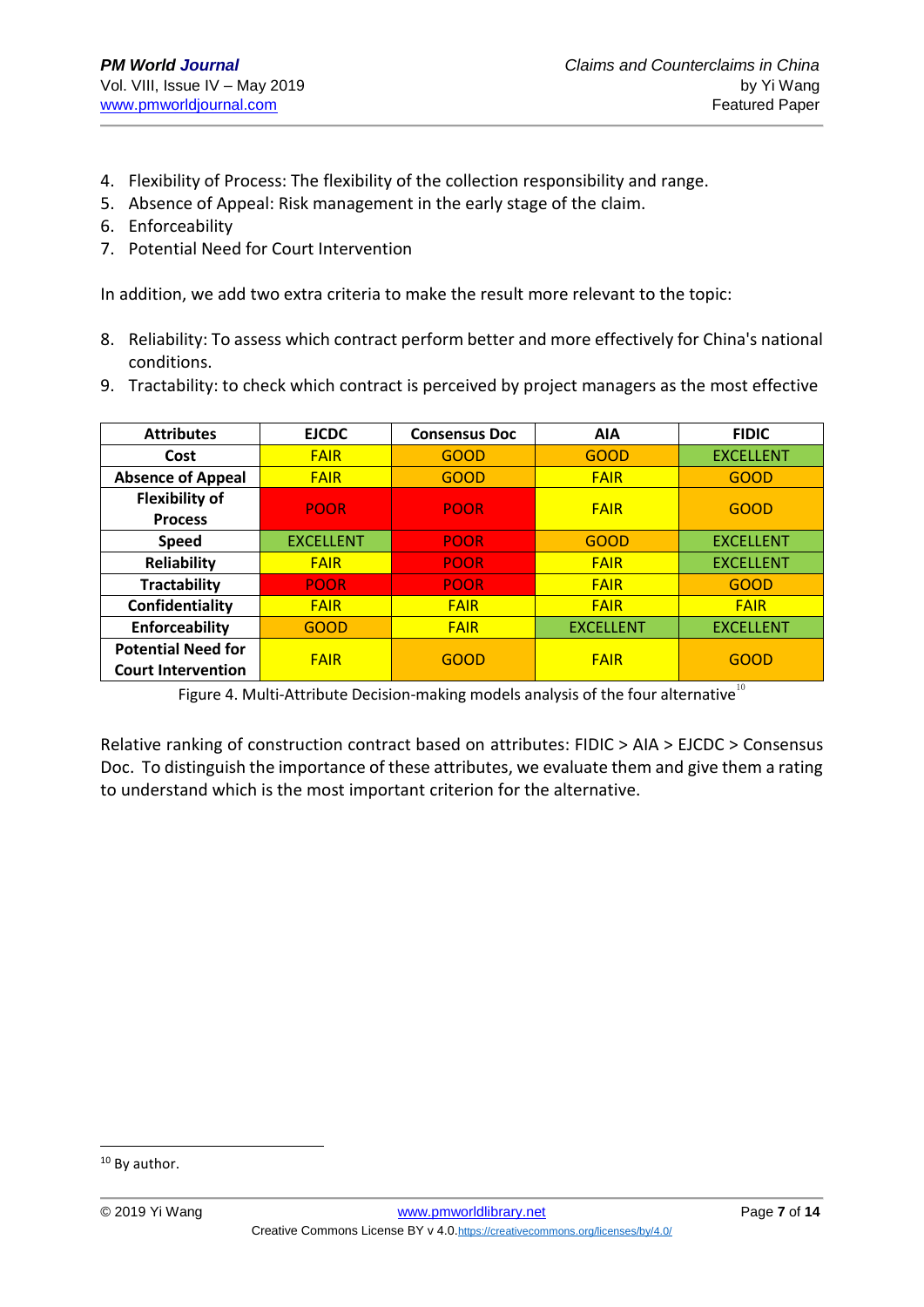|                                                    | Cost                    | Absence<br>of<br>Appeal  | <b>Flexibility</b><br>of Process |                         |                          |                          | Speed Reliability Tractability Confidentiality Enforceability |              | <b>Potential Need</b><br>for Court<br>Intervention | Ordinal<br>ranking |
|----------------------------------------------------|-------------------------|--------------------------|----------------------------------|-------------------------|--------------------------|--------------------------|---------------------------------------------------------------|--------------|----------------------------------------------------|--------------------|
| Cost                                               |                         | $\Omega$                 | $\Omega$                         | $\mathbf 1$             | $\underline{\mathbf{0}}$ | $\underline{\mathbf{0}}$ | $\mathbf{1}$                                                  | $\mathbf{0}$ | $\mathbf{0}$                                       | $\overline{2}$     |
| Absence of<br>Appeal                               | $\overline{\mathbf{1}}$ |                          | $\overline{\mathbf{1}}$          | $\overline{\mathbf{1}}$ | $\underline{0}$          | $\underline{\mathbf{0}}$ | $\mathbf{1}$                                                  | $\mathbf{1}$ | 1                                                  | 6                  |
| Flexibility of<br><b>Process</b>                   | $\overline{\mathbf{1}}$ | $\underline{\mathbf{0}}$ |                                  | $\overline{1}$          | $\overline{0}$           | $\underline{\mathbf{0}}$ | $\mathbf{1}$                                                  | $\mathbf{1}$ | 1                                                  | 5                  |
| Speed                                              | $\mathbf{0}$            | $\overline{0}$           | $\Omega$                         |                         | $\overline{0}$           | $\underline{\mathbf{0}}$ | 1                                                             | $\bf{0}$     | $\mathbf{0}$                                       | 1                  |
| Reliability                                        | $\overline{\mathbf{1}}$ |                          |                                  |                         |                          | $\underline{\mathbf{0}}$ |                                                               |              |                                                    | 7                  |
| <b>Tractability</b>                                | $\mathbf{1}$            | 1                        | $\mathbf{1}$                     | $\mathbf 1$             | 1                        |                          | 1                                                             | 1            | 1                                                  | 8                  |
| Confidentiality                                    | $\mathbf{0}$            | $\bf{0}$                 | $\underline{\mathbf{0}}$         | $\mathbf{0}$            | $\bf{0}$                 | $\bf{0}$                 |                                                               | $\bf{0}$     | $\bf{0}$                                           | 0                  |
| Enforceability                                     | $\mathbf{1}$            | $\mathbf{0}$             | $\underline{\mathbf{0}}$         | $\mathbf{1}$            | $\mathbf{0}$             | $\bf{0}$                 | $\mathbf{1}$                                                  |              |                                                    | 4                  |
| <b>Potential Need</b><br>for Court<br>Intervention | 1                       | $\bf{0}$                 | $\underline{\mathbf{0}}$         | 1                       | $\bf{0}$                 | $\bf{0}$                 | $\mathbf{1}$                                                  | $\bf{0}$     |                                                    | 3                  |

Figure 5: Comparison of the importance of the attributes $^{11}$ 

#### **FINDINGS**

#### **STEP 5: Summarize**

After compare and ranking the importance of each attribution, we can see the ranking of the attributes and the adaption degree of the four selectable contracts. We can use the Additive Weighting Technique to calculate out the best alternative.

| Quality          |   |  |  |  |  |  |  |
|------------------|---|--|--|--|--|--|--|
| <b>EXCELLENT</b> | 4 |  |  |  |  |  |  |
| GOOD             | 3 |  |  |  |  |  |  |
| <b>FATR</b>      | 2 |  |  |  |  |  |  |
| <b>POOR</b>      |   |  |  |  |  |  |  |
| $\sim$           |   |  |  |  |  |  |  |

Figure 6. Scorecard $^{12}$ 

 $11$  By author.

<sup>&</sup>lt;sup>12</sup> By author.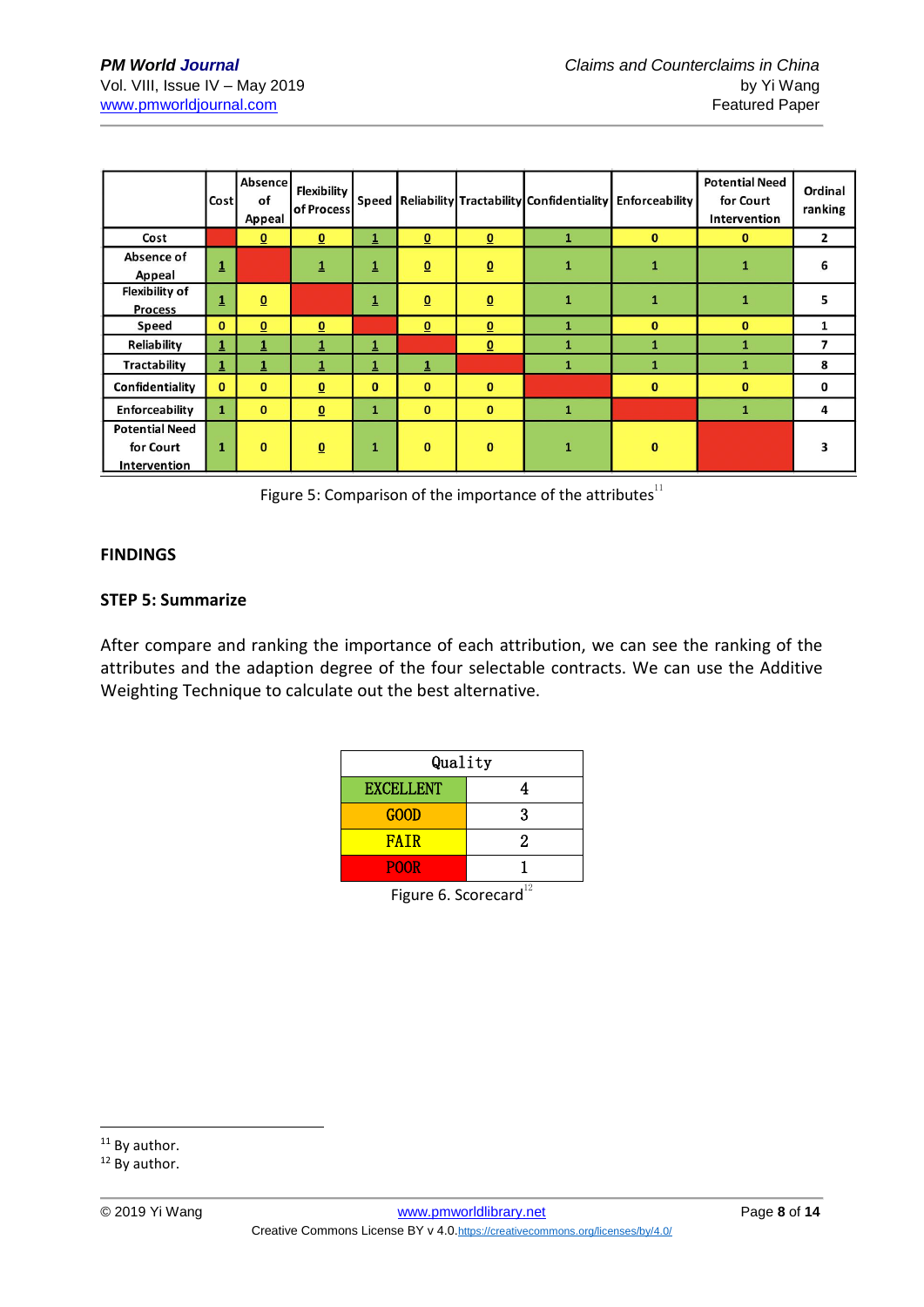| <b>Attributes</b>         | <b>EJCDC</b>             | <b>Consensus Doc</b> | <b>AIA</b>     | <b>FIDIC</b>   |  |  |
|---------------------------|--------------------------|----------------------|----------------|----------------|--|--|
| Cost                      | $\overline{2}$           | 3                    | 3              | 4              |  |  |
| <b>Absence of Appeal</b>  | $\overline{2}$           | 3                    | $\overline{2}$ | 3              |  |  |
| <b>Flexibility of</b>     |                          |                      | $\overline{2}$ | 3              |  |  |
| <b>Process</b>            |                          |                      |                |                |  |  |
| <b>Speed</b>              | 4                        | 1                    | 3              | 4              |  |  |
| <b>Reliability</b>        | $\overline{2}$           | 1                    | $\overline{2}$ | 4              |  |  |
| <b>Tractability</b>       | 1                        | 1                    | $\overline{2}$ | 3              |  |  |
| Confidentiality           | $\overline{2}$           | $\overline{2}$       | $\overline{2}$ | $\overline{2}$ |  |  |
| Enforceability            | 3                        | $\overline{2}$       | 4              | 4              |  |  |
| <b>Potential Need for</b> | $\overline{\phantom{a}}$ | 3                    | $\overline{2}$ | 3              |  |  |
| <b>Court Intervention</b> |                          |                      |                |                |  |  |
| Sum                       | 19                       | 17                   | 22             | 30             |  |  |

Figure 7. Scores of four alternative $^{13}$ 

|                                                 |                |                         | <b>Alternatives</b> |            |                      |           |                |            |                |            |
|-------------------------------------------------|----------------|-------------------------|---------------------|------------|----------------------|-----------|----------------|------------|----------------|------------|
| <b>Attributes</b>                               | Ranking        | normalized<br>weight(A) | <b>EJCDC</b>        |            | <b>Consensus Doc</b> |           | <b>AIA</b>     |            | <b>FIDIC</b>   |            |
|                                                 |                |                         | (B)                 | $(A)^*(B)$ | (C)                  | $(A)*(C)$ | (D)            | $(A)^*(D)$ | (E)            | $(A)^*(E)$ |
| <b>Tractability</b>                             | 9              | 0.20                    | 1                   | 0.20       | 1                    | 0.20      | 2              | 0.40       | 3              | 0.60       |
| Reliability                                     | 8              | 0.18                    | $\overline{2}$      | 0.36       | 1                    | 0.18      | 2              | 0.36       | 4              | 0.71       |
| <b>Absence of Appeal</b>                        | 7              | 0.16                    | 2                   | 0.31       | 3                    | 0.47      | 2              | 0.31       | 3              | 0.47       |
| <b>Flexibility of</b><br><b>Process</b>         | 6              | 0.13                    | 1                   | 0.13       | 1                    | 0.13      | 2              | 0.27       | 3              | 0.40       |
| Enforceability                                  | 5              | 0.11                    | 3                   | 0.33       | 2                    | 0.22      | 4              | 0.44       | 4              | 0.44       |
| Potential Need for<br><b>Court Intervention</b> | 4              | 0.09                    | 2                   | 0.18       | 3                    | 0.27      | $\overline{2}$ | 0.18       | 3              | 0.27       |
| Cost                                            | 3              | 0.07                    | $\overline{2}$      | 0.13       | 3                    | 0.20      | 3              | 0.20       | 4              | 0.27       |
| <b>Speed</b>                                    | $\overline{2}$ | 0.04                    | 4                   | 0.18       | 1                    | 0.04      | 3              | 0.13       | 4              | 0.18       |
| Confidentiality                                 | $\mathbf{1}$   | 0.02                    | $\overline{2}$      | 0.04       | 2                    | 0.04      | 2              | 0.04       | $\overline{2}$ | 0.04       |
| Total                                           | 45             |                         |                     | 1.87       |                      | 1.76      |                | 2.33       |                | 3.38       |

Figure 8. Additive Weighting Technique results14

# **STEP 6: Selection of the preferred alternative**

From the analysis of the multi-attribute decision model in Figure 4, we can conclude that the FIDIC contract is the optimal choice. Then we combine the attribute importance ranking and the Additive Weighting Technique to quantify the four choices and obtain the data support. Obviously, FIDIC is the best choice because it is 145% better than the second choice AIA contract

<sup>1</sup>  $13$  By author.

<sup>&</sup>lt;sup>14</sup> By author.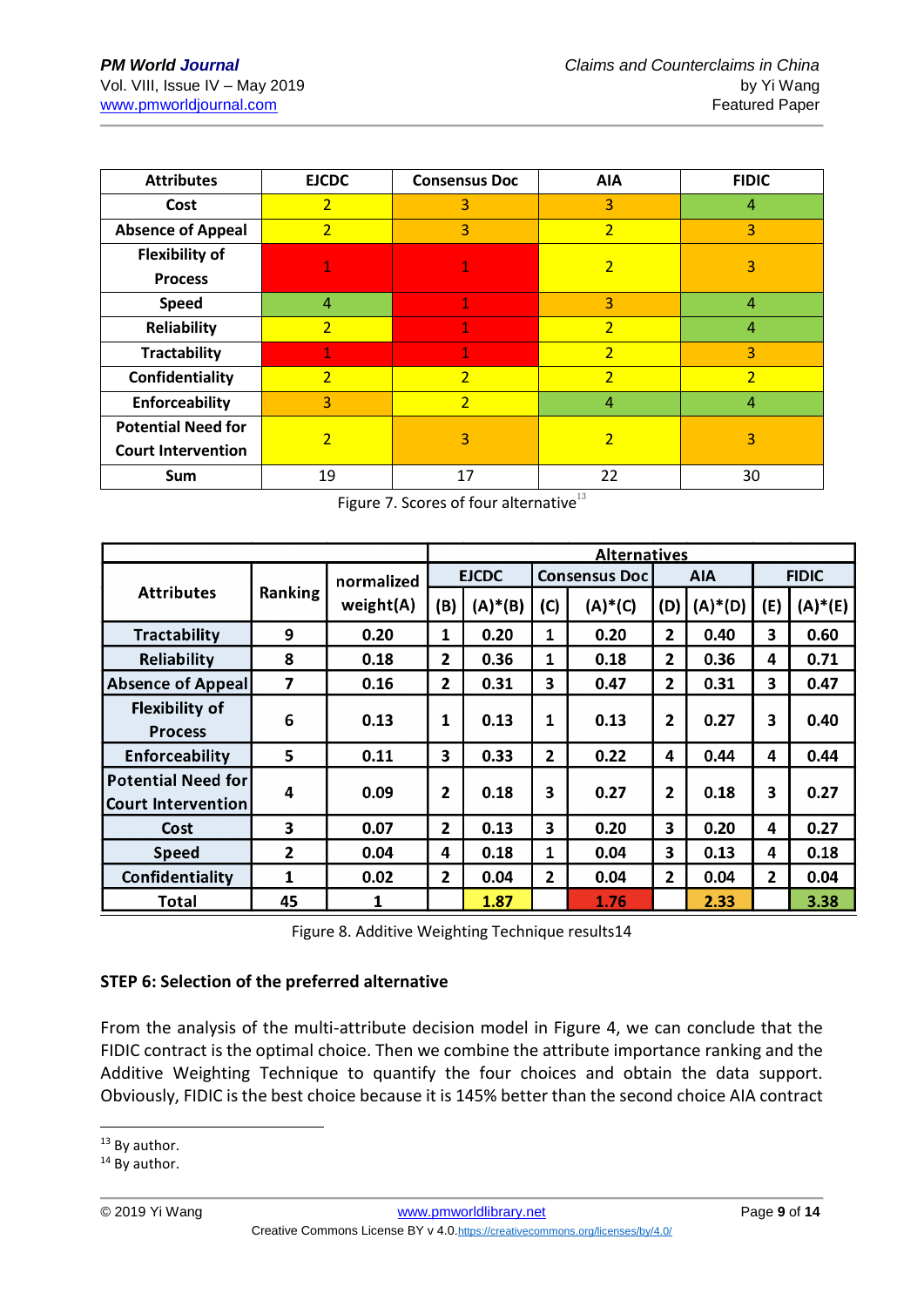(3.38/2.33x100%=145%, 181% better than the third choice Consensus Doc contract (3.38/1.87x100%=181%), and 192% better than the worst choice EJCDC contract (3.38/1.76x100%=192%). Therefore, we support the FIDIC contract as the construction contract that best meets the Chinese construction industry claims and counterclaims.

### **STEP 7: Performance Monitoring and Post Evaluation Results**

In order to achieve a fair and equitable treatment mechanism for claims and counterclaims in the construction industry, the terms of the contract should be implemented in a manner consistent with national conditions. For any company that wants to successfully complete the project, reducing and avoiding claims and counterclaims creates time and cost for itself. With reference to the four factors affecting claims and counterclaims listed in the introduction, we can consider the adaptability of the FIDIC contract by observing the following points: Is there a definition of a claim for the meteorological environment, social environment and national policy?

Is there a process management clause that prevents project delays and dispute of contracts? Whether the uneven sharing risk and regulatory change risk is prevented? Whether the rules for responding to changes in construction technology and changes in construction time clear?

#### **CONCLUSIONS**

We can now answer to the questions asked at the beginning of this research:

- How and to what extent Claims clause matters in a construction contract?
- What are the current challenges project managers are facing with claim clause in a contract?
- What are the advantages and disadvantages of the claims clause of the four construction contracts (FIDIC, AIA, EJCDC, and Consensus Docs)?

The weakness of the claim may result in a part of the risk and cost being borne by the contractor. To ensure sufficient profit, the contractor must calculate the increased cost into the cost, which will lead to an increase in the bid price. The quotation in the bidding process is now the biggest factor in winning the bid. Obviously, it is difficult to offer a high bid, but if forced down the offer, even if successful, the project will enable the claimant weak profitability difficult. In an environment where the profit is very low, the construction party bears huge cost pressures throughout the progress of the project. If you want to make a profit, you can only use low-cost means to reduce costs, or even cut corners or falsely report the amount of work, which will lead to a reduction in the quality of the project. Eventually, the owner will have to pay more for the future use, which will ultimately cost more.<sup>15</sup>

 $15$  Problems and Countermeasures in Engineering Claims. (n.d.). Retrieved from <https://zhuanlan.zhihu.com/p/41739429>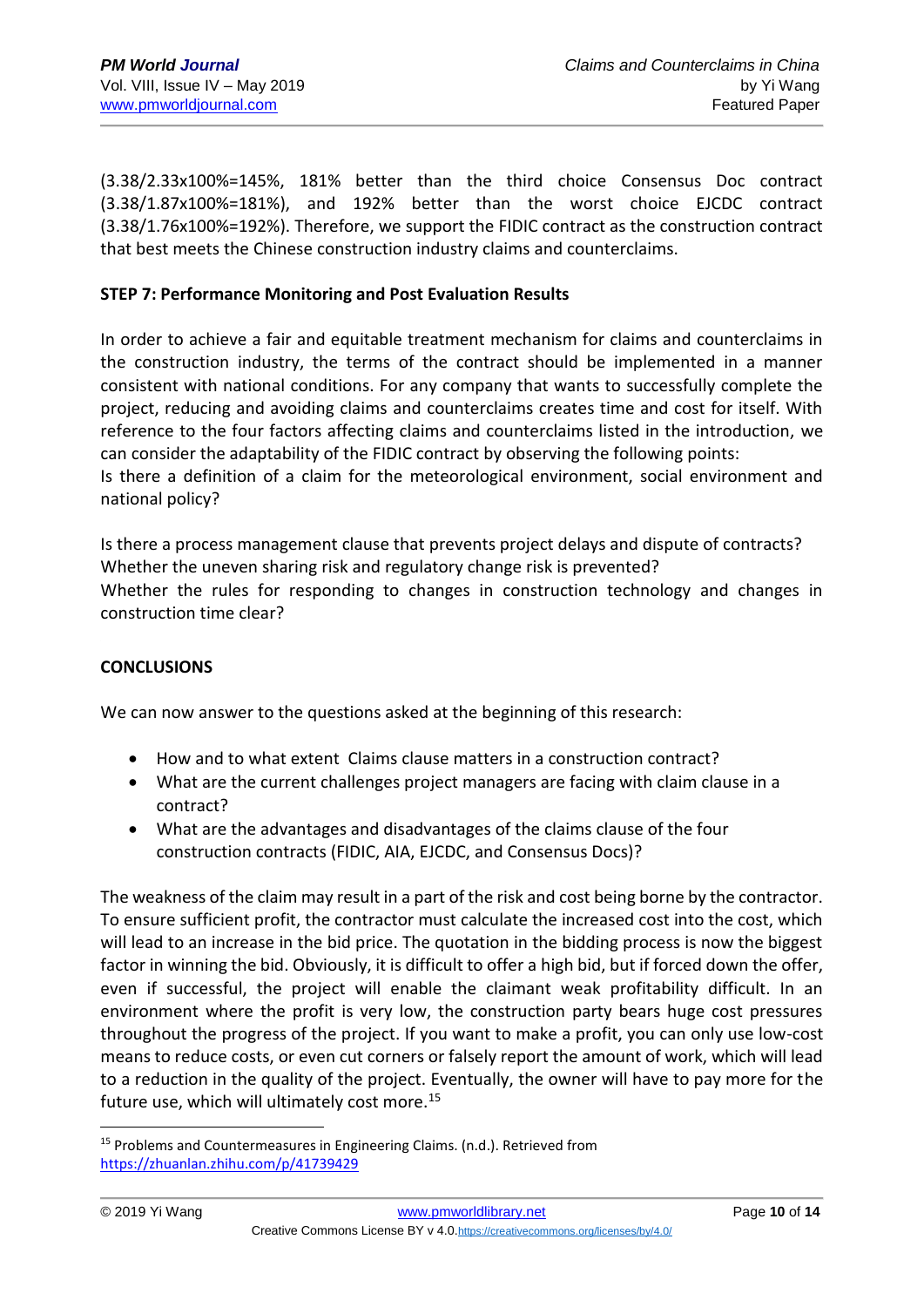The challenge for project managers is to change attitudes and understanding of claims and improve their ability to claim legitimate claims. At present, there are still many misunderstandings in the construction industry in China. The construction company does not understand how to claim, does not dare to claim and will not claim, the owner of a family is not allowed to claim.

The advantages and disadvantages of the four contracts have been pointed out in steps 3 and 4. The advantages of the FIDIC contract conditions recommended in this paper are: international, versatile, impartial and rigorous. In the event of a dispute, the dispute resolution clause attached to the contract document may be enforced to resolve the dispute. The standard contract conditions can reasonably and fairly distribute risks and responsibilities between the parties, clearly define the rights and obligations of both parties, and largely avoid the extra expenses and related disputes caused by not performing the contract seriously.<sup>16</sup>

# BIBLIOGRAPHY

- 1. China Contract Damages. (2015, October 18). Retrieved from <https://www.chinalawblog.com/2015/10/china-contract-damages-what-to-do-what-to-do.html>
- 2. China Employment Contracts: Be Careful with the Penalty Provision | China Law Blog. (2017, September 12). Retrieved from [https://www.chinalawblog.com/2017/09/china-employment](https://www.chinalawblog.com/2017/09/china-employment-contracts-be-careful-with-the-penalty-provision.html)[contracts-be-careful-with-the-penalty-provision.html](https://www.chinalawblog.com/2017/09/china-employment-contracts-be-careful-with-the-penalty-provision.html)
- 3. Suing a Chinese company. (2018, March 12). Retrieved from <https://www.chinalawblog.com/2013/10/suing-a-chinese-company-for-breach-of-contract.html>
- 4. Convergence, Culture and Contract Law in China. (2016). Retrieved from [https://scholarship.law.umn.edu/cgi/viewcontent.cgi?article=1109&context=faculty\\_articles](https://scholarship.law.umn.edu/cgi/viewcontent.cgi?article=1109&context=faculty_articles)
- 5. Essential Principles in Breach of Contract. (2015) Retrieved from <https://www.hkis.org.hk/hkis/general/events/cpd-2015054.pdf>
- 6. Breach and remedies. (n.d.). Retrieved from [https://www.lexisnexis.com/ap/pg/hkcommercial/synopsis/113765:113770/Contract/Breach](https://www.lexisnexis.com/ap/pg/hkcommercial/synopsis/113765:113770/Contract/Breach-and-remedies)[and-remedies](https://www.lexisnexis.com/ap/pg/hkcommercial/synopsis/113765:113770/Contract/Breach-and-remedies)
- 7. Civil and Commercial Laws. (n.d.). Retrieved from [http://www.npc.gov.cn/englishnpc/Law/2007-](http://www.npc.gov.cn/englishnpc/Law/2007-12/11/content_1383564.htm) [12/11/content\\_1383564.htm](http://www.npc.gov.cn/englishnpc/Law/2007-12/11/content_1383564.htm)

<sup>&</sup>lt;sup>16</sup> What contract does FIDIC belong to? Advantages and disadvantages of FIDIC contract conditions. (n.d.). Retrieved fro[m https://zhuanlan.zhihu.com/p/36969538](https://zhuanlan.zhihu.com/p/36969538)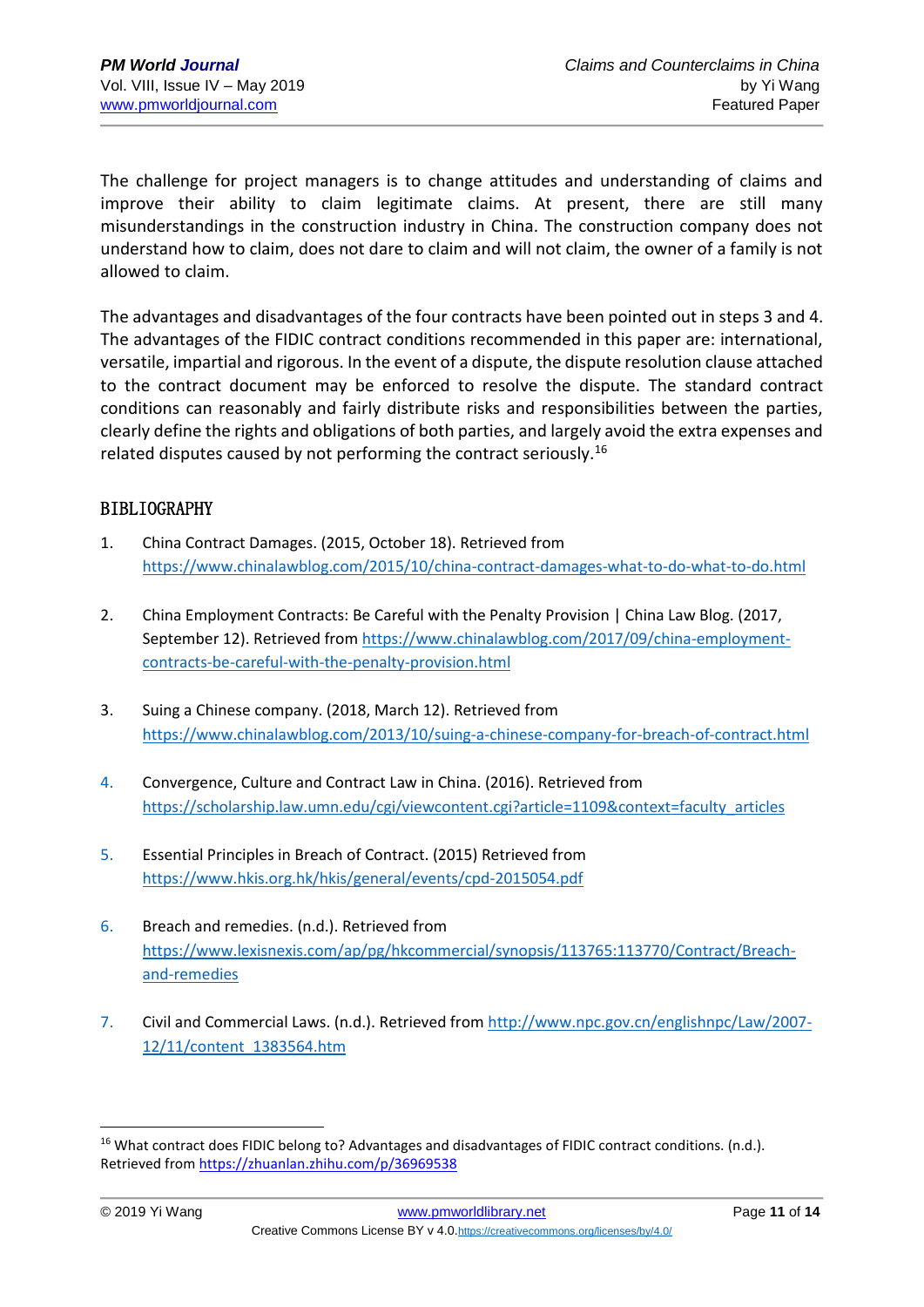- 8. Economic Contract Law of the People's Republic of China. (n.d.). Retrieved from <http://www.chinalawedu.com/new/23223a23228a2010/20101221shangf131532.shtml>
- 9. Winema (November 18, 2015) What is the role of the contract. (n.d.). Retrieved from <http://www.chinalawedu.com/web/23303/wa1511183603.shtml>
- 10. Analysis of Claims Based on Provisions in 4th Edition of FIDIC Contracts. (n.d.). Retrieved from [https://www.nbmcw.com/tech-articles/project-management-arbitration/19629-claims-and](https://www.nbmcw.com/tech-articles/project-management-arbitration/19629-claims-and-counter-claims-in-all-construction-contracts.html)[counter-claims-in-all-construction-contracts.html](https://www.nbmcw.com/tech-articles/project-management-arbitration/19629-claims-and-counter-claims-in-all-construction-contracts.html)
- 11. Construction Arbitration in Mainland China and Hong Kong. (n.d.). Retrieved from [https://globalarbitrationreview.com/chapter/1175429/construction-arbitration-in-mainland](https://globalarbitrationreview.com/chapter/1175429/construction-arbitration-in-mainland-china-and-hong-kong)[china-and-hong-kong](https://globalarbitrationreview.com/chapter/1175429/construction-arbitration-in-mainland-china-and-hong-kong)
- 12. Change Orders and Claims EJCDC General Conditions | FLC Law Firm. (n.d.). Retrieved from <http://www.law-flc.com/change-orders-and-claims-ejcdc-general-conditions.html>
- 13. Which FIDIC Contract should I use? | International Federation of Consulting Engineers. (n.d.). Retrieved fro[m http://fidic.org/bookshop/about-bookshop/which-fidic-contract-should-i-use](http://fidic.org/bookshop/about-bookshop/which-fidic-contract-should-i-use)
- 14. A MATRIX OF SELECTED CLAUSES IN THREE STANDARD FORM CONTRACTS. (n.d.). Retrieved from https://www.ejcdc.org/wpcontent/uploads/2014/10/Comparing\_3\_Standard\_Form\_Contracts.pdf
- 15. The intelectual property of a fidic contract retrieved. (n.d.). Retrieved from [http://fidic.org/sites/default/files/18%20int\\_construction\\_law\\_feb04.pdf](http://fidic.org/sites/default/fes/18%20int_construction_law_feb04.pdf)
- 16. Five major international engineering claims under the FIDIC contract. (n.d.). Retrieved from <http://caiec.mofcom.gov.cn/article/g/201609/20160901385841.shtml>
- 17. American Institute of Architects (AIA) construction contract conditions and characteristics. (n.d.). Retrieved from<http://contract.bgccn.com/show.php?contentid=707>
- 18. Advantages of the ConsensusDOCS Construction Contracts. (2009). Retrieved from <https://faculty.washington.edu/bconbear/cm500/class/Perlberg.pdf>
- 19. GUILD OF PROJECT CONTROLS COMPENDIUM and REFERENCE (CaR) | Project Controls planning, scheduling, cost management and forensic analysis (Planning Planet). (n.d.). Retrieved from <http://www.planningplanet.com/guild/gpccar/introduction-to-managing-forensic-analysis>
- 20. Perceived Advantages and Disadvantages of International Arbitration Proskauer on International Litigation and Arbitration. (n.d.). Retrieved fro[m https://www.proskauerguide.com/arbitration/19](https://www.proskauerguide.com/arbitration/19)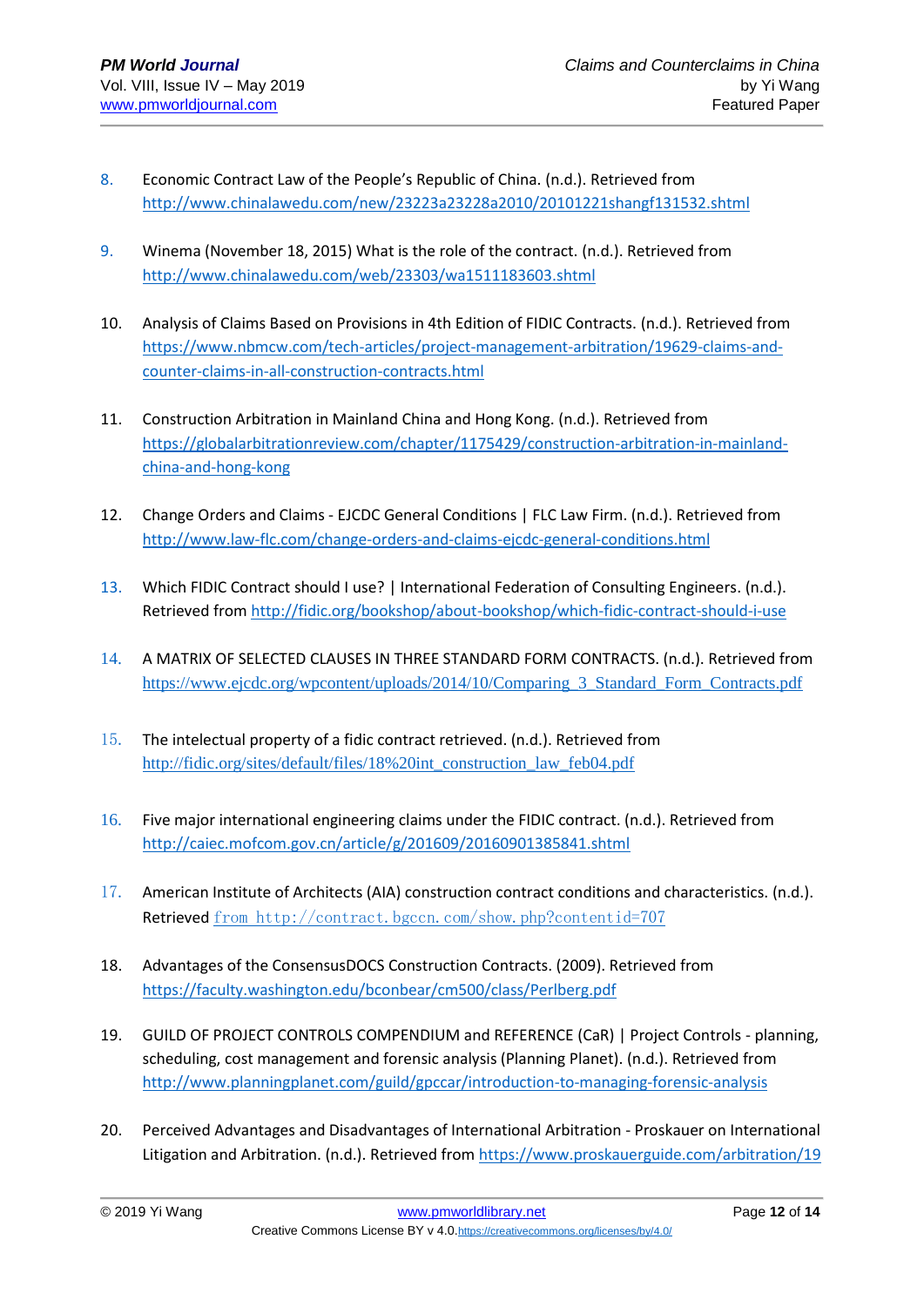- 21. What contract does FIDIC belong to? Advantages and disadvantages of FIDIC contract conditions. (n.d.). Retrieved from<https://zhuanlan.zhihu.com/p/36969538>
- 22. Problems and Countermeasures in Engineering Claims. (n.d.). Retrieved from <https://zhuanlan.zhihu.com/p/41739429>
- 23. A New Asian Dispute Resolution Tool? (2009, October 13 ). Retrieved from [https://www.squirepattonboggs.com/en/news/2009/10/a-new-asian-dispute-resolution-tool](https://www.squirepattonboggs.com/en/news/2009/10/a-new-asian-dispute-resolution-tool-english-vers__)[english-vers\\_\\_](https://www.squirepattonboggs.com/en/news/2009/10/a-new-asian-dispute-resolution-tool-english-vers__)
- 24. Xiaolangdi Dam. (2017, March 21). Retrieved fro[m https://en.wikipedia.org/wiki/Xiaolangdi\\_Dam](https://en.wikipedia.org/wiki/Xiaolangdi_Dam)
- 25. FIDIC'S NEW STANDARD FORMS OF CONTRACT FORCE MAJEURE, CLAIMS, DISPUTES AND OTHER CLAUSES. (n.d.). Retrieved from [http://fidic.org/sites/default/files/18%20int\\_construction\\_law\\_feb04.pdf](http://fidic.org/sites/default/files/18%20int_construction_law_feb04.pdf)
- 26. Adaptation of Standard Contract Documents (FIDIC, AIA, EJCDC, Consensus Docs) in Chinese Construction. (n.d.). Retrieved fro[m https://pmworldjournal.net/wp](https://pmworldjournal.net/wp-content/uploads/2018/02/pmwj67-Feb2018-Li-adaptation-of-standard-contract-documents-in-chinese-construction.pdf)[content/uploads/2018/02/pmwj67-Feb2018-Li-adaptation-of-standard-contract-documents-in](https://pmworldjournal.net/wp-content/uploads/2018/02/pmwj67-Feb2018-Li-adaptation-of-standard-contract-documents-in-chinese-construction.pdf)[chinese-construction.pdf](https://pmworldjournal.net/wp-content/uploads/2018/02/pmwj67-Feb2018-Li-adaptation-of-standard-contract-documents-in-chinese-construction.pdf)
- 27. Managing risks on construction projects. (n.d.). Retrieved from [https://pmworldjournal.net/wp](https://pmworldjournal.net/wp-content/uploads/2018/08/pmwj73-Aug2018-Yu-managing-risks-on-construction-projects-student-paper.pdf)[content/uploads/2018/08/pmwj73-Aug2018-Yu-managing-risks-on-construction-projects](https://pmworldjournal.net/wp-content/uploads/2018/08/pmwj73-Aug2018-Yu-managing-risks-on-construction-projects-student-paper.pdf)[student-paper.pdf](https://pmworldjournal.net/wp-content/uploads/2018/08/pmwj73-Aug2018-Yu-managing-risks-on-construction-projects-student-paper.pdf)
- 28. Analysis of the Status Quo and Countermeasures of China's Construction Industry Claims. (n.d.). Retrieved from <http://www.chinabaike.com/z/jz/gl/560503.html>
- **29.** Administering Extension of Time under National and International Standard Forms of Contracts: A Contractor's Perspective. (2016, January 7). Retrieved from [https://ascelibrary.org/doi/abs/10.1061/\(ASCE\)LA.1943-4170.0000182](https://ascelibrary.org/doi/abs/10.1061/(ASCE)LA.1943-4170.0000182)
- 30. Construction project contract management and risk prevention. (2017, January 7). Retrieved from <https://www.lunwendata.com/thesis/2017/91883.html>